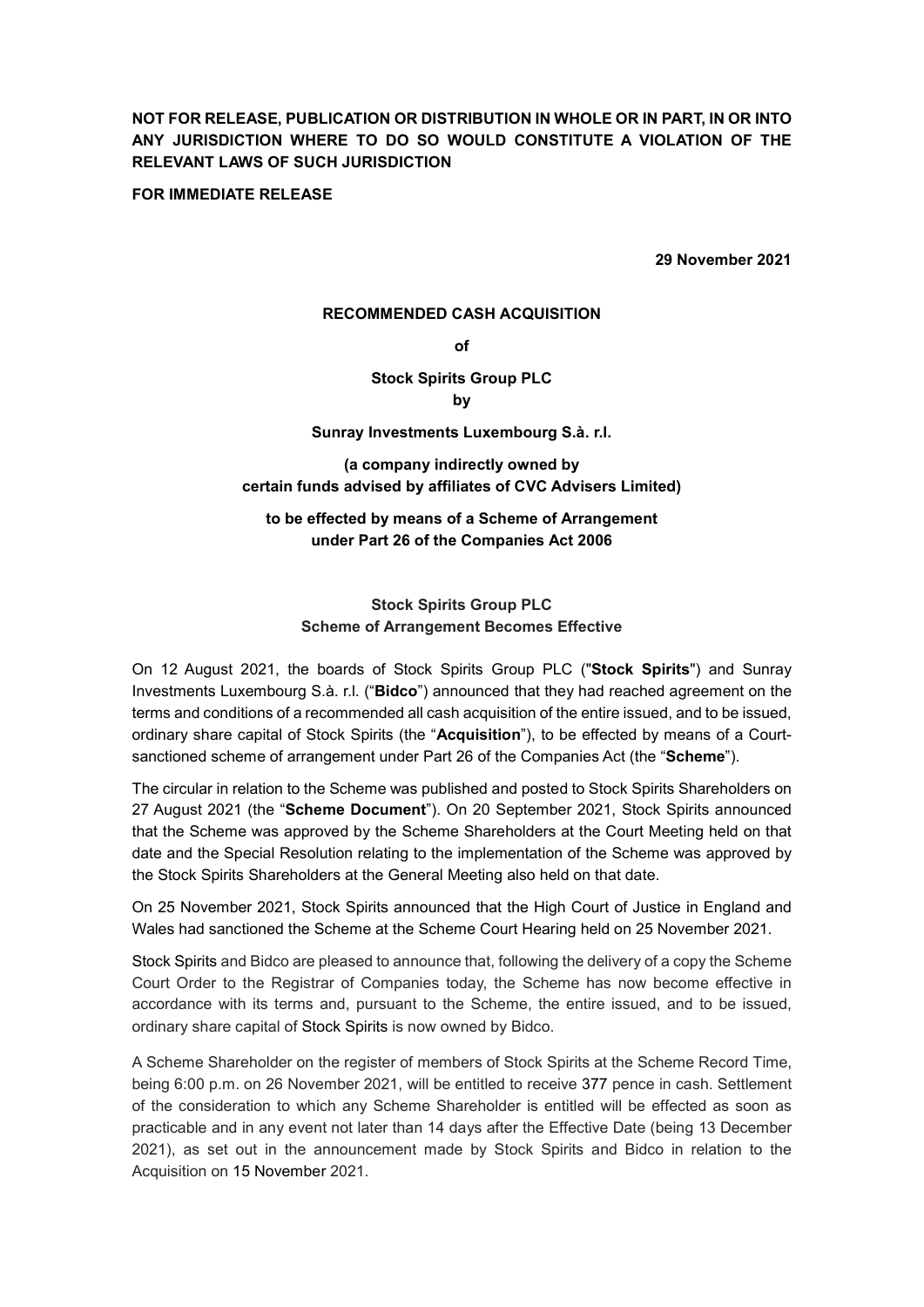Applications have been made to the Financial Conduct Authority and the London Stock Exchange in relation to the de-listing of Stock Spirits Shares from the premium listing segment of the Official List and the cancellation of the admission to trading of Stock Spirits Shares on the London Stock Exchange's main market for listed securities. These applications are expected to take effect by 8:00 a.m. on 30 November 2021.

A notification has been made to the Prague Stock Exchange in relation to the de-listing of Stock Spirits Shares from the Free Market of the Prague Stock Exchange. This de-listing is expected to take effect at the same time as the de-listing of Stock Spirits Shares on the London Stock Exchange's main market for listed securities.

As the Scheme has now become Effective, Stock Spirits duly announces that, as of today's date, David Maloney, John Nicolson, Mike Butterworth, Kate Allum, Diego Bevilacqua and Tomasz Blawat have tendered their resignations and have stepped down from the Stock Spirits Board.

Full details of the Acquisition are set out in the Scheme Document published on 27 August 2021.

Capitalised terms used in this announcement (the "Announcement") shall, unless otherwise defined, have the same meanings as set out in the Scheme Document. All references to times in this Announcement are to London, United Kingdom times unless otherwise stated.

[Remainder of page intentionally left blank]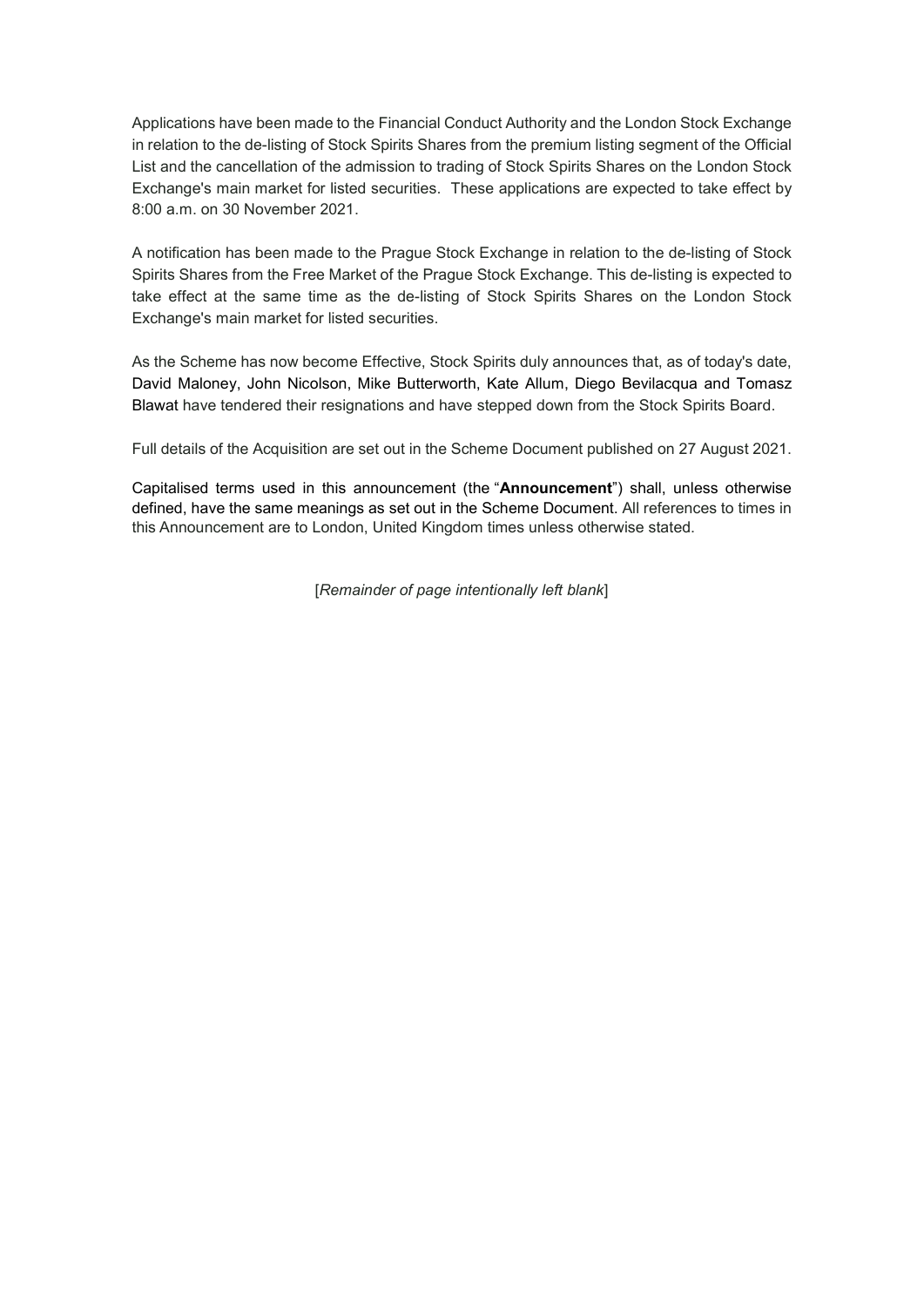## Enquiries:

| <b>Stock Spirits</b><br>Paul Bal                                                                                                                     | +44 (0) 16 2864 8500 |
|------------------------------------------------------------------------------------------------------------------------------------------------------|----------------------|
| J.P. Morgan Cazenove (Joint Financial Adviser to Stock Spirits)<br>Dwayne Lysaght<br>Jeannette Smits van Oyen<br>Jonty Edwards                       | +44 (0) 20 7742 4000 |
| <b>Numis (Joint Financial Adviser to Stock Spirits)</b><br>Luke Bordewich<br>Stuart Ord<br>Tom Jacob                                                 | +44 (0) 20 7260 1000 |
| <b>Powerscourt (PR Adviser to Stock Spirits)</b><br>Rob Greening<br>Bethany Johannsen                                                                | +44 (0) 20 7250 1446 |
| <b>CVC</b><br><b>Carsten Huwendiek</b>                                                                                                               | +44 (0) 20 7420 4240 |
| <b>Citigroup Global Markets Limited (Financial Adviser and</b><br><b>Corporate Broker to Bidco)</b><br>Sian Evans<br>Peter Brown (Corporate Broking) | +44 (0) 20 7986 4000 |
| <b>Tulchan Communications (PR Adviser to Bidco)</b><br>Jonathan Sibun<br>Simon Pilkington<br>Will Palfreyman                                         | +44 (0) 20 7353 4200 |

#### Important notice

J.P. Securities plc, which conducts its UK investment banking business as J.P. Morgan Cazenove, ("J.P. Morgan Cazenove"), which is authorised in the UK by the Prudential Regulation Authority ("PRA") and regulated in the UK by the PRA and the Financial Conduct Authority ("FCA"), is acting as financial adviser exclusively for Stock Spirits and no one else in connection with the Acquisition and will not regard any other person as a client in relation to the Acquisition and will not be responsible to anyone other than Stock Spirits for providing the protections afforded to clients of J.P. Morgan Cazenove or its affiliates, nor for providing advice in relation to the Acquisition or any other matters referred to in this announcement.

Numis Securities Limited ("Numis"), which is authorised and regulated in the UK by the FCA, is acting exclusively for Stock Spirits and no one else in connection with the Acquisition and will not be responsible to anyone other than Stock Spirits for providing the protections afforded to clients of Numis nor for providing advice in relation to the Acquisition or any other matters referred to in this announcement. Neither Numis nor any of its affiliates, nor any of its or their directors or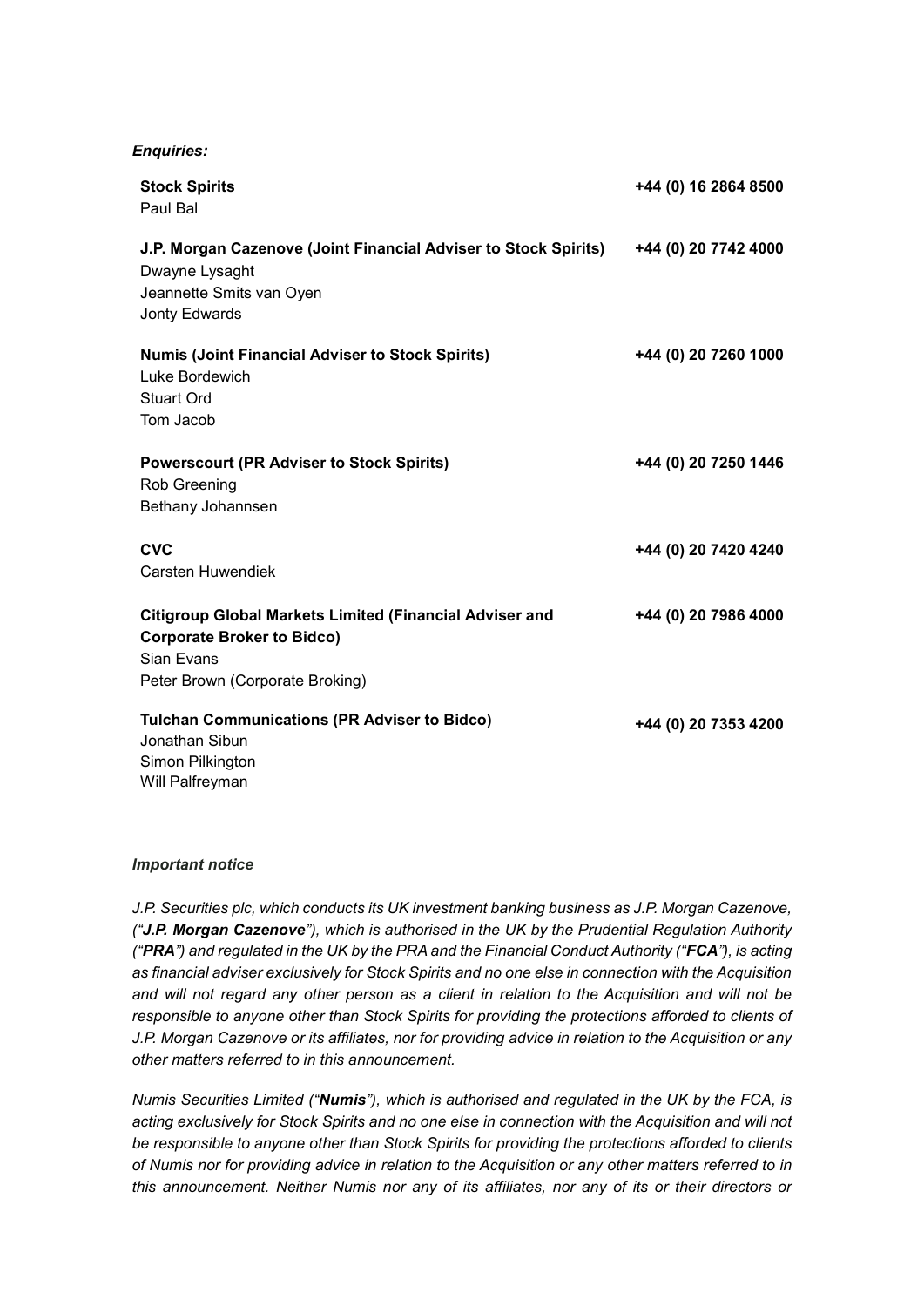employees, owes or accepts any duty, liability or responsibility whatsoever (whether direct or indirect, whether in contract, in tort, under statute or otherwise) to any person who is not a client of Numis in connection with this Announcement, the matters referred to herein, any statements contained herein, the Acquisition or otherwise.

Citigroup Global Markets Limited ("Citi") which is authorised in the UK by the PRA and regulated by the FCA and PRA, is acting exclusively as financial adviser and corporate broker for Bidco and no-one else in connection with the Acquisition, and will not be responsible to anyone other than Bidco for providing the protections afforded to clients of Citi, nor for providing advice in relation to the Acquisition or any other matters referred to in this Announcement. Neither Citi nor any of its affiliates, directors or employees owes or accepts any duty, liability or responsibility whatsoever (whether direct or indirect, consequential, whether in contract, in tort, in delict, under statute or otherwise) to any person who is not a client of Citi in connection with this Announcement, any statement contained herein, the Acquisition or otherwise.

In accordance with the Takeover Code, normal UK market practice and Rule 14e-5(b) of the US Exchange Act, Citi and J.P. Morgan Cazenove and each of their affiliates will continue to act as exempt principal traders in Stock Spirits securities on the London Stock Exchange. These purchases and activities by exempt principal traders which are required to be made public in the UK pursuant to the Takeover Code will be reported to a Regulatory Information Service and will be available on the London Stock Exchange website at www.londonstockexchange.com.

### Further information

This announcement is for information purposes only and is not intended to, and does not, constitute or form part of any offer or inducement to sell or an invitation to purchase, otherwise acquire, subscribe for, sell or otherwise dispose of, any securities or the solicitation of an offer to buy any securities, any vote or approval in any jurisdiction pursuant to the Acquisition or otherwise. The Acquisition is being made solely pursuant to the terms of the Scheme Document, which contains the full terms and conditions of the Acquisition, including details of how to vote in respect of the Acquisition. Any decision in respect of, or other response to, the Acquisition should be made only on the basis of the information in the Scheme Document.

#### Overseas jurisdictions

This Announcement has been prepared in accordance with and for the purpose of complying with applicable English law, the Takeover Code, the Market Abuse Regulation, the Disclosure, Guidance and Transparency Rules and the Listing Rules and information disclosed may not be the same as that which would have been disclosed if this Announcement had been prepared in accordance with the laws of jurisdictions outside England and Wales.

The release, publication or distribution of this Announcement in or into certain jurisdictions other than the United Kingdom may be restricted by law and therefore any persons who are subject to the laws of any jurisdiction other than the United Kingdom should inform themselves of, and observe, any applicable requirements of their jurisdictions.

The availability of the Acquisition to Stock Spirits Shareholders who are not resident in and citizens of the UK may be affected by the laws of the relevant jurisdictions in which they are located or of which they are citizens. Persons who are not resident in the UK should inform themselves of, and observe, any applicable legal or regulatory requirements of their jurisdictions. Any failure to comply with the applicable restrictions may constitute a violation of the securities laws of any such jurisdiction. To the fullest extent permitted by applicable law, the companies and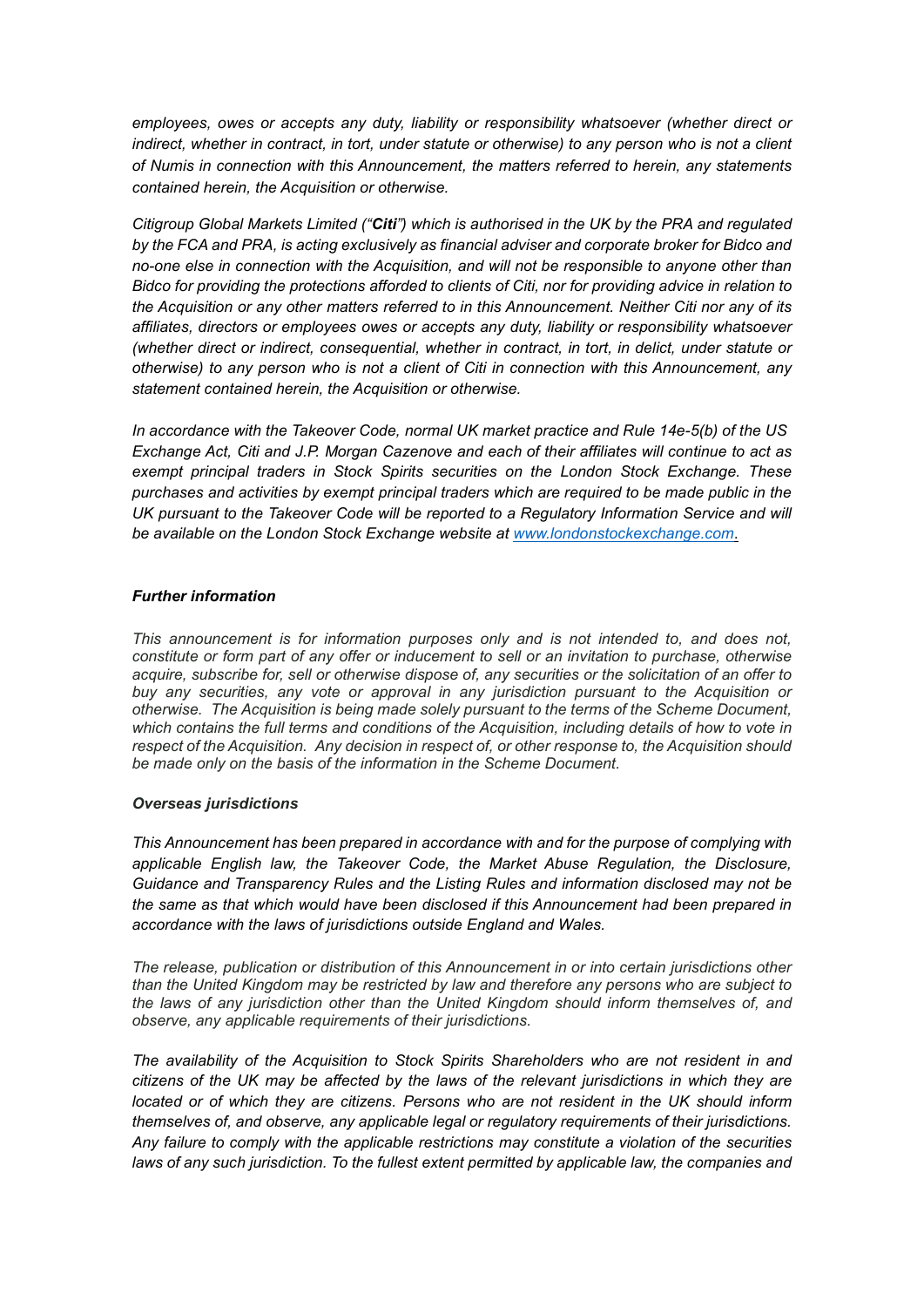persons involved in the Acquisition disclaim any responsibility or liability for the violation of such restrictions by any person.

Unless otherwise determined by Bidco or required by the Takeover Code, and permitted by applicable law and regulation, the Acquisition will not be made available, directly or indirectly, in, into or from a Restricted Jurisdiction where to do so would violate the laws in that jurisdiction and no person may vote in favour of the Scheme by any such use, means, instrumentality or from within a Restricted Jurisdiction or any other jurisdiction if to do so would constitute a violation of the laws of that jurisdiction. Copies of this Announcement and any formal documentation relating to the Acquisition are not being, and must not be, directly or indirectly, mailed or otherwise forwarded, distributed or sent in or into or from any Restricted Jurisdiction and persons receiving this Announcement and all such documents relating to the Acquisition (including custodians, nominees and trustees) must not mail or otherwise forward, distribute or send them in or into or from any Restricted Jurisdiction.

The Acquisition shall be subject to the applicable requirements of the Takeover Code, the Panel, the London Stock Exchange and the FCA.

## US Holders

US Holders should note that the Acquisition relates to shares in an English company and is proposed to be implemented by means of a scheme of arrangement under English law. A transaction effected by means of a scheme of arrangement is not subject to the tender offer or proxy solicitation rules under the US Exchange Act. Accordingly, the Acquisition and the Scheme will be subject to the disclosure requirements and practices applicable in the UK to schemes of arrangement, which are different from the disclosure requirements of the US tender offer and proxy solicitation rules. The financial information included in the Scheme Document has been prepared in accordance with International Financial Reporting Standards, and thus may not be comparable to financial information of US companies or companies whose financial statements are prepared in accordance with generally accepted accounting principles in the US.

The receipt of cash pursuant to the Acquisition by a US Holder as consideration for the transfer of its Scheme Shares pursuant to the Scheme will likely be a taxable transaction for US federal income tax purposes and under applicable US state and local, as well as foreign and other, tax laws. Each Stock Spirits Shareholder is urged to consult with legal, tax and financial advisers in connection with making a decision regarding this transaction.

It may be difficult for US Holders to enforce their rights and any claims arising out of the US federal securities laws in connection with the Acquisition, since Bidco and Stock Spirits are located in countries other than the US, and some or all of their officers and directors may be residents of countries other than the US.

US Holders may not be able to sue a non-US company or its officers or directors in a non-US court for violations of US securities laws. Further, it may be difficult to compel a non-US company and its affiliates to subject themselves to a US court's judgement.

To the extent permitted by applicable law, in accordance with normal UK market practice and pursuant to Rule 14e-5(b) of the US Exchange Act, Bidco or its nominees, or its brokers (acting as agents), may from time to time make certain purchases of, or arrangements to purchase, Stock Spirits Shares outside of the US, other than pursuant to the Acquisition, until the date on which the Acquisition and/or Scheme becomes effective, lapses or is otherwise withdrawn. These purchases may occur either in the open market at prevailing prices or in private transactions at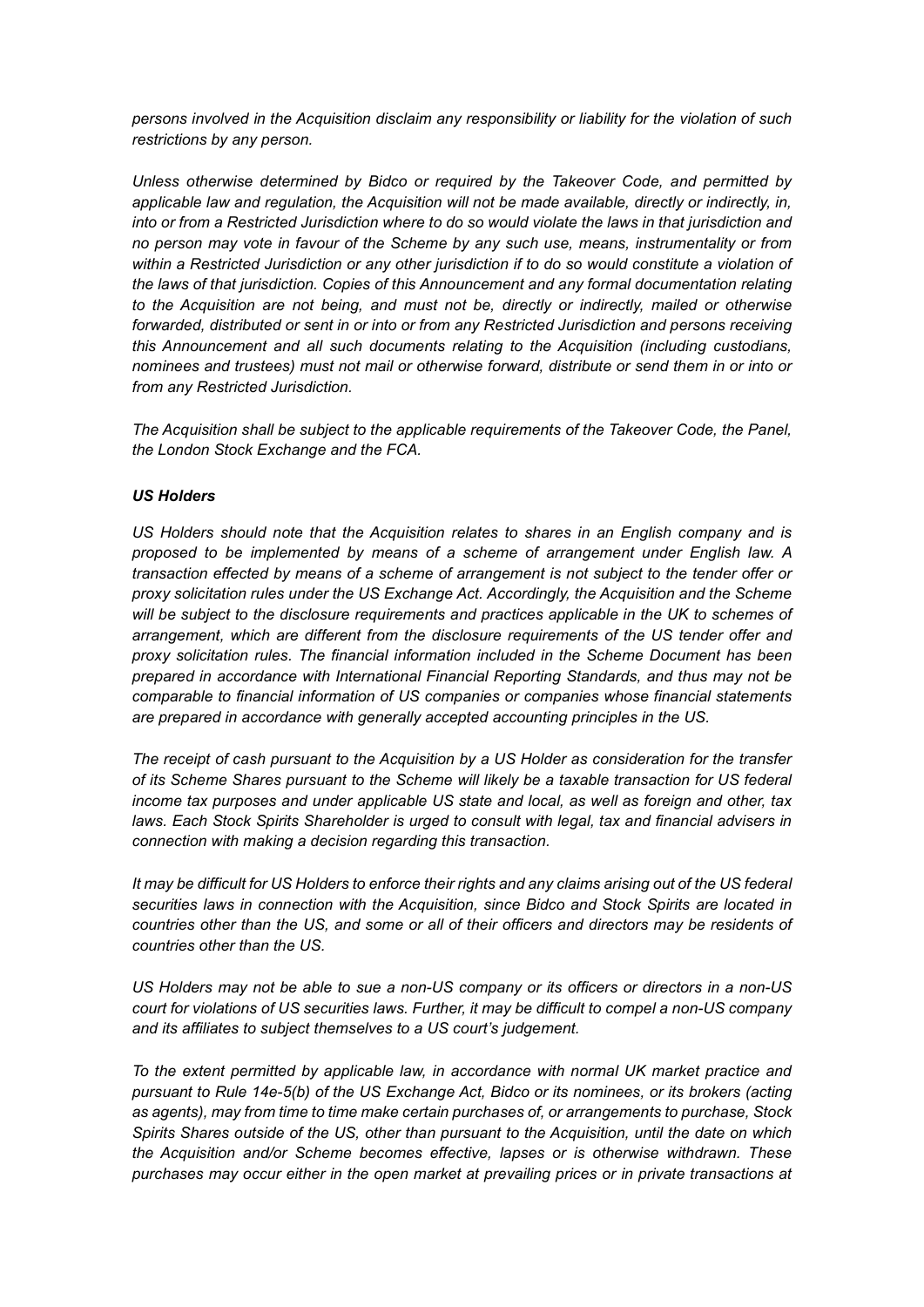negotiated prices. Any information about such purchases will be disclosed as required in the UK, will be reported to a Regulatory Information Service and will be available on the London Stock Exchange website at www.londonstockexchange.com.

## Forward-looking statements

This Announcement (including information incorporated by reference in this Announcement), oral statements made regarding the Acquisition, and other information published by Stock Spirits, the Stock Spirits Group, Bidco and/or the Wider Bidco Group contain statements, which are, or may be deemed to be, "forward-looking statements" (including for the purposes of the US Private Securities Litigation Reform Act of 1995). Forward-looking statements are prospective in nature and are not based on historical facts, but rather on current expectations and projections of the management of Stock Spirits, the Stock Spirits Group, Bidco and/or the Wider Bidco Group (as applicable) about future events, and are therefore subject to risks and uncertainties which could cause actual results to differ materially from the future results expressed or implied by the forwardlooking statements.

Forward-looking statements include statements relating to the expected effects of the Acquisition on Stock Spirits, the Stock Spirits Group, Bidco and/or the Wider Bidco Group (including their future prospects, developments and strategies), the expected timing and scope of the Acquisition and other statements other than historical facts. Often, but not always, forward-looking statements can be identified by the use of forward-looking words such as "prepares", "plans", "expects" or "does not expect", "is expected", "is subject to", "budget", "projects", "synergy", "strategy", "scheduled", "goal", "estimates", "forecasts", "intends", "cost-saving", "anticipates" or "does not anticipate", or "believes", or variations of such words and phrases or statements that certain actions, events or results "may", "could", "should", "would", "might" or "will" be taken, occur or be achieved. Forward-looking statements may include statements relating to the following: (i) future capital expenditures, expenses, revenues, earnings, synergies, economic performance, indebtedness, financial condition, dividend policy, losses and future prospects; (ii) business and management strategies and the expansion and growth of Stock Spirits, any member of the Stock Spirits Group, Bidco, the Wider Bidco Group or any member of the Bidco Group's operations and potential synergies resulting from the Acquisition; and (iii) the effects of global economic conditions and governmental regulation on Stock Spirits, any member of the Stock Spirits Group, Bidco or any member of the Wider Bidco Group's business.

Although Stock Spirits and Bidco believe that the expectations reflected in such forward-looking statements are reasonable (other than where expressly disclaimed), none of Stock Spirits, the Stock Spirits Group, Bidco and/or the Wider Bidco Group can give any assurance that such expectations will prove to be correct. By their nature, forward-looking statements involve risk and uncertainty because they relate to events and depend on circumstances that will occur in the future. There are a number of factors that could cause actual results and developments to differ materially from those expressed or implied by such forward-looking statements. These factors include, but are not limited to, the satisfaction of the Conditions, as well as additional factors, such as: changes in the global political, economic, business and competitive environments; inability to obtain, or meet conditions imposed for, required governmental and regulatory approvals; legal or regulatory developments and changes, including, but not limited to, changes in environmental and health and safety regulations; government actions; foreign exchange rate and interest rate fluctuations; changes in tax rates; weak, volatile or illiquid capital and/or credit markets; market position of the companies comprising the Stock Spirits Group; earnings; financial position; cash flows; return on capital and operating margins; anticipated investments; the ability of Bidco and/or the Stock Spirits Group to obtain capital/additional finance; an unexpected decline in revenue or profitability; retention of senior management; the maintenance of labour relations; fluctuations in commodity prices and other input costs; operating and financial restrictions as a result of financing arrangements; changes in consumer habits and preferences including a reduction in demand by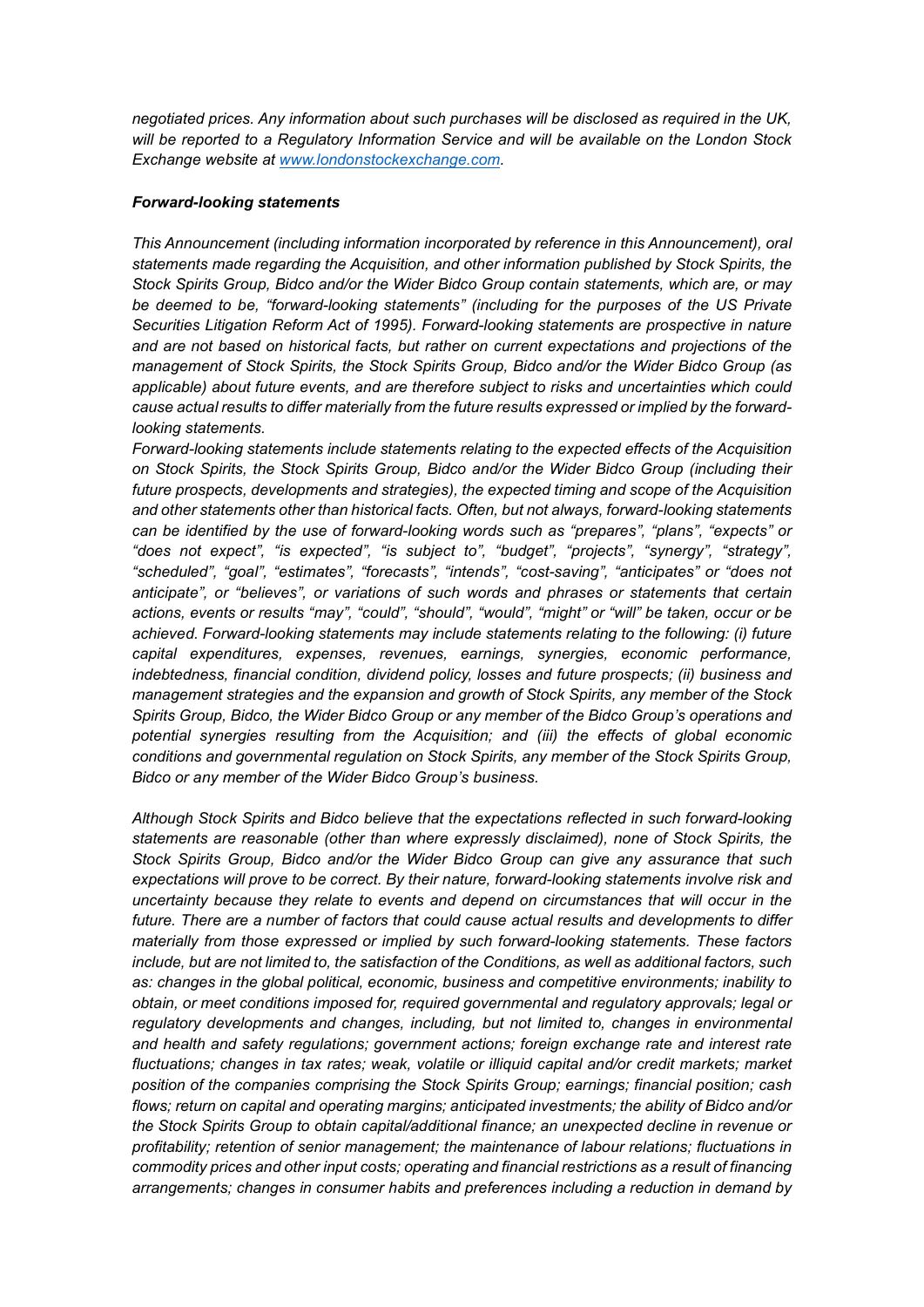customers; competitive product and pricing pressures; future business combinations or disposals; success of business and operating initiatives; and changes in the level of capital investment. Other unknown or unpredictable factors could cause actual results to differ materially from those expected, estimated or projected in the forward-looking statements. If any one or more of these risks or uncertainties materialises or if any one or more of the assumptions prove incorrect, actual results may differ materially from those expected, estimated or projected. Such forward-looking statements should therefore be construed in the light of such factors.

None of Stock Spirits, the Stock Spirits Group, Bidco nor the Wider Bidco Group nor any of their respective associates or directors, officers, employees or advisers, provides any representation, assurance or guarantee that the occurrence of the events expressed or implied in any forwardlooking statements in this Announcement will actually occur. Given these risks and uncertainties, potential investors are cautioned not to place any reliance on these forward-looking statements. Specifically, statements of estimated cost savings and synergies relate to future actions and circumstances which, by their nature, involve risks, uncertainties and contingencies. As a result, the cost savings and synergies referred to may not be achieved, may be achieved later or sooner than estimated, or those achieved could be materially different from those estimated. Due to the scale of the Stock Spirits Group, there may be additional changes to the operations of the Stock Spirits Group. As a result, and given the fact that the changes relate to the future, the resulting cost synergies may be materially greater or less than those estimated.

Other than in accordance with their legal or regulatory obligations, none of Stock Spirits, the Stock Spirits Group, Bidco nor the Wider Bidco Group is under any obligation, and each of the foregoing expressly disclaim any intention or obligation to update or to revise any forward-looking statements other than as required by law or by the rules of any competent regulatory authority, whether as a result of new information, future events or otherwise.

## Publication on a website

A copy of this announcement will be made available, subject to certain restrictions relating to persons resident in Restricted Jurisdictions, on Bidco's website at www.cvc-sunray-offer-2021.com and Stock Spirits' website at www.stockspirits.com/investors/default.aspx by no later than 12:00 p.m. on the Business Day following the date of publication of this Announcement. For the avoidance of doubt, the contents of those websites are not incorporated into and do not form part of this announcement.

## Requesting hard copy documents

Stock Spirits Shareholders may request a hard copy of this announcement and any information incorporated into it by reference to another source in hard copy form by contacting Stock Spirits' Registrar, Computershare, through either of the following methods: (i) by calling +44 (0)370 873 5834 between 9:00 a.m. and 5:30 p.m. Monday to Friday (London time) (except public holidays in England and Wales); or (ii) by submitting a request in writing to Computershare at The Pavilions, Bridgwater Road, Bristol, BS99 6ZY, United Kingdom, in each case, stating your name, and the address to which the hard copy should be sent. Calls are charged at the standard geographic rate and will vary by provider. Calls from outside the UK will be charged at the applicable international rate. Please note that calls may be monitored or recorded for security and